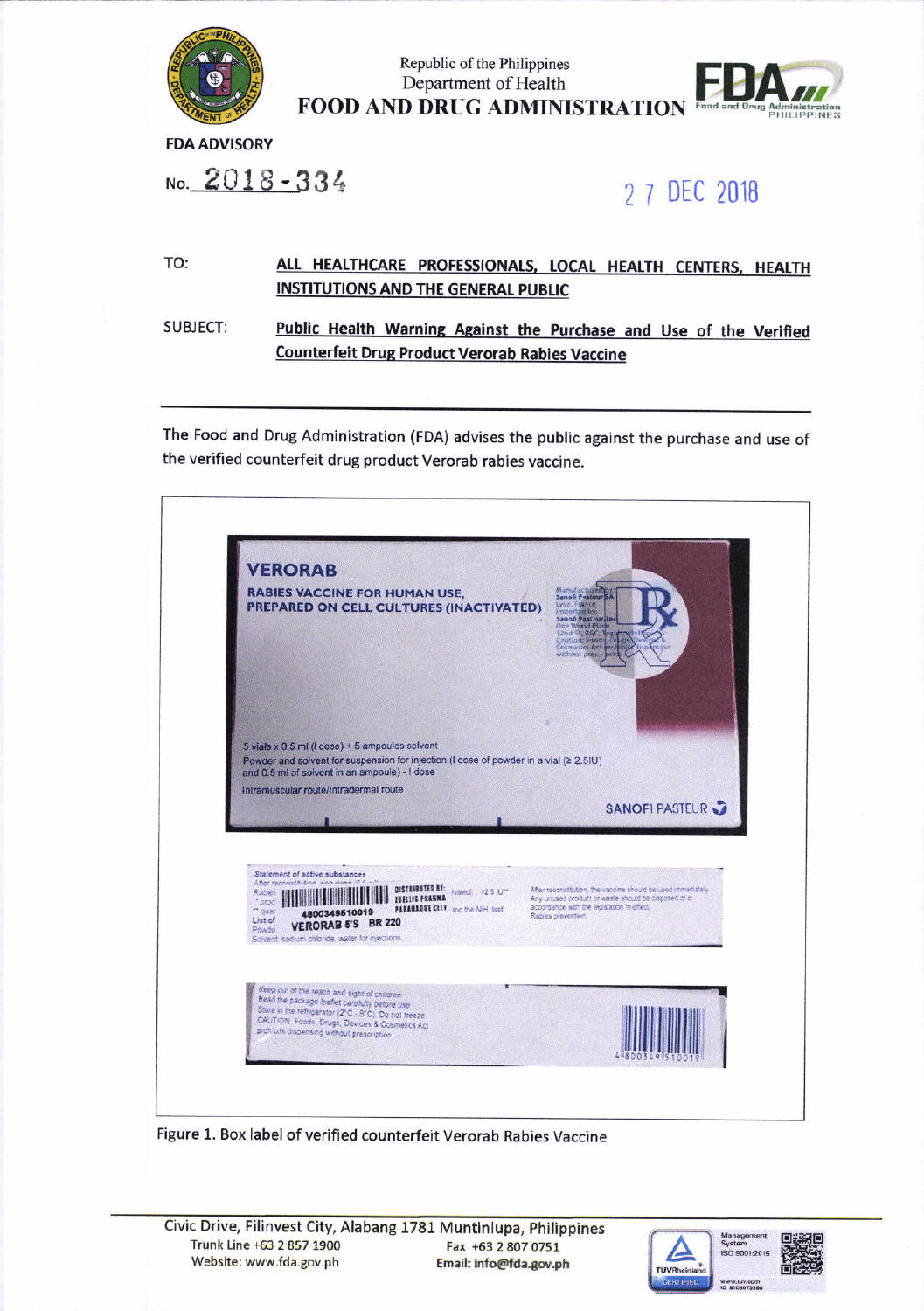![](_page_1_Picture_0.jpeg)

Figure 2. Verified counterfeit sample vials and ampoules of Verorab Rabies vaccine.

The FDA, together with the Marketing Authorization Holder (MAH), Sanofi Pausteur Inc., have verified that the above mentioned in Figure 1 and 2 sample drug product is counterfeit.

Figures 3 and 4 show the registered drug product Verorab Rabies Vaccine.

The principal display panel of the labei of Verorab Rabies Vaccine for Human Use prepared on Cell Culture (Inactivated) 2.5 IU/ 0.5 mL Powder for Suspension I.D./ I.M. Injection bears the following:

- 1. FDA-licensed Philippine importer and distributor
- 2. FOA registration number (BR-514)
- 3. Rx symbol
- 4. FDA caution statement on dispensing
- 5. Barcode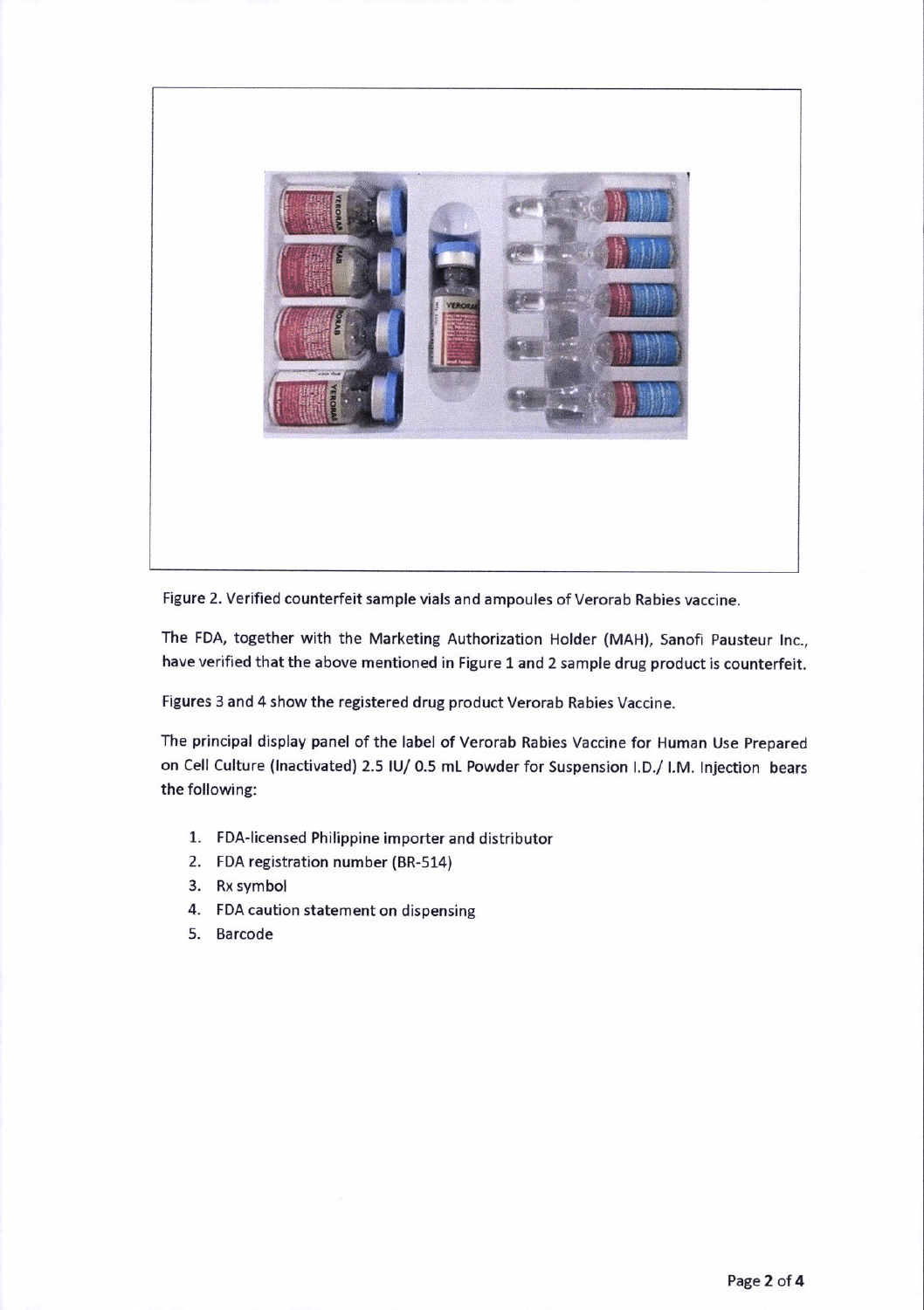![](_page_2_Figure_0.jpeg)

Figure 3. Box Label of Authentic Verorab Rabies Vaccine bearing the correct registration number (BR-514)